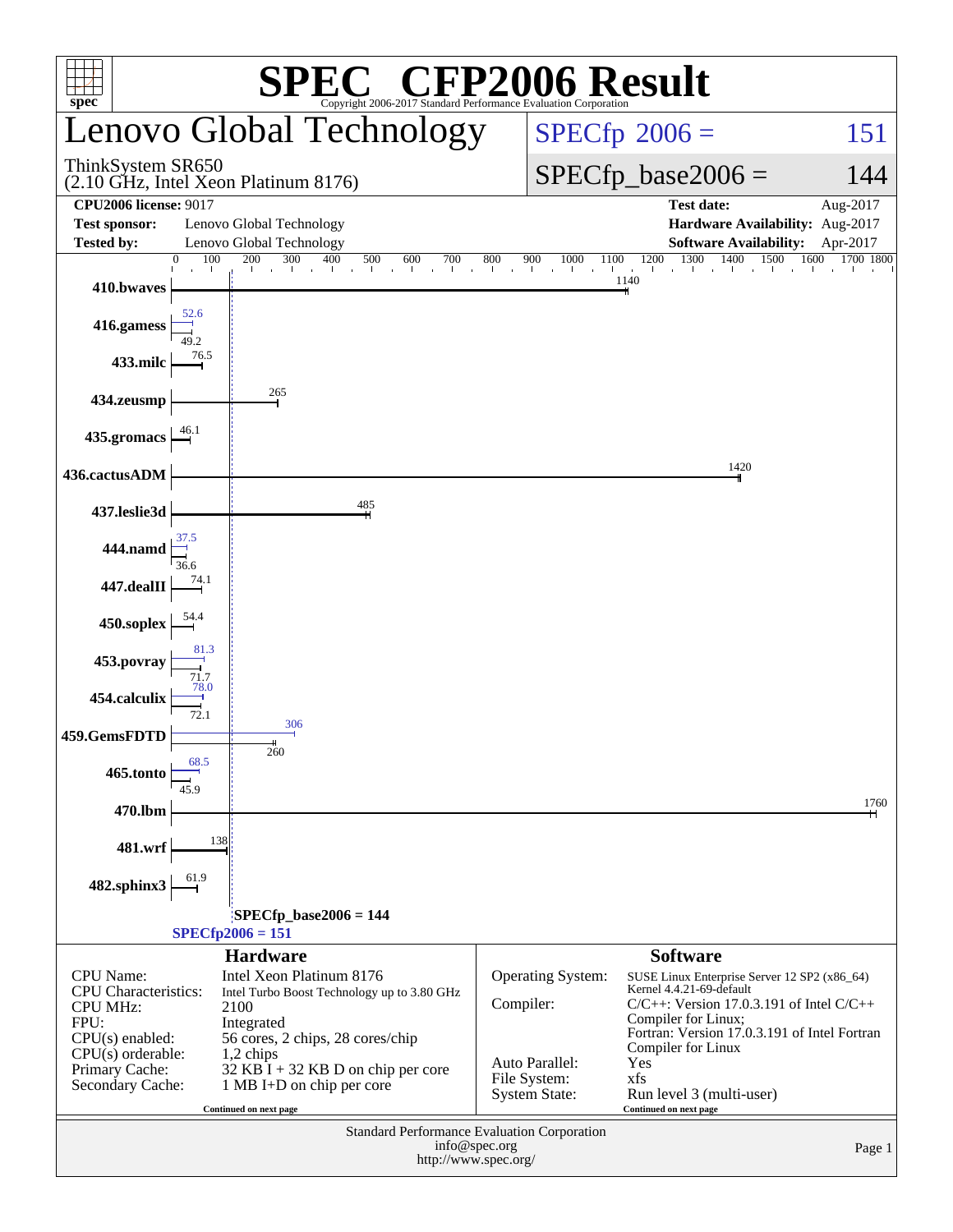

### enovo Global Technology

#### ThinkSystem SR650

(2.10 GHz, Intel Xeon Platinum 8176)

 $SPECfp2006 = 151$  $SPECfp2006 = 151$ 

#### $SPECfp\_base2006 = 144$

| <b>CPU2006 license: 9017</b> |                                      |                                 | <b>Test date:</b><br>Aug-2017             |  |  |  |
|------------------------------|--------------------------------------|---------------------------------|-------------------------------------------|--|--|--|
| <b>Test sponsor:</b>         | Lenovo Global Technology             | Hardware Availability: Aug-2017 |                                           |  |  |  |
| <b>Tested by:</b>            | Lenovo Global Technology             |                                 | <b>Software Availability:</b><br>Apr-2017 |  |  |  |
| L3 Cache:                    | $38.5$ MB I+D on chip per chip       | <b>Base Pointers:</b>           | $64$ -bit                                 |  |  |  |
| Other Cache:                 | None                                 | Peak Pointers:                  | $32/64$ -bit                              |  |  |  |
| Memory:                      | 384 GB (24 x 16 GB 2Rx8 PC4-2666V-R) | Other Software:                 | None                                      |  |  |  |
| Disk Subsystem:              | 1 x 800 GB SAS SSD                   |                                 |                                           |  |  |  |
| Other Hardware:              | None                                 |                                 |                                           |  |  |  |

**[Results Table](http://www.spec.org/auto/cpu2006/Docs/result-fields.html#ResultsTable)**

|                        | Results Table                                                                                            |       |                |              |                |       |                |              |                |              |                |              |
|------------------------|----------------------------------------------------------------------------------------------------------|-------|----------------|--------------|----------------|-------|----------------|--------------|----------------|--------------|----------------|--------------|
| <b>Base</b>            |                                                                                                          |       |                |              |                |       | <b>Peak</b>    |              |                |              |                |              |
| <b>Benchmark</b>       | <b>Seconds</b>                                                                                           | Ratio | <b>Seconds</b> | <b>Ratio</b> | <b>Seconds</b> | Ratio | <b>Seconds</b> | <b>Ratio</b> | <b>Seconds</b> | <b>Ratio</b> | <b>Seconds</b> | <b>Ratio</b> |
| 410.bwaves             | 11.9                                                                                                     | 1140  | 11.9           | 1140         | 12.0           | 1130  | 11.9           | 1140         | <b>11.9</b>    | <b>1140</b>  | 12.0           | 1130         |
| $ 416$ .gamess         | 398                                                                                                      | 49.2  | 398            | 49.2         | 398            | 49.2  | 372            | 52.6         | 372            | 52.6         | 373            | 52.6         |
| $433$ .milc            | 122                                                                                                      | 75.2  | 120            | 76.5         | 120            | 76.5  | 122            | 75.2         | 120            | 76.5         | <b>120</b>     | 76.5         |
| 434.zeusmp             | 34.3                                                                                                     | 265   | 34.3           | 266          | 34.4           | 264   | 34.3           | 265          | 34.3           | 266          | 34.4           | 264          |
| 435.gromacs            | 155                                                                                                      | 46.0  | 155            | 46.1         | 155            | 46.2  | 155            | 46.0         | 155            | 46.1         | 155            | 46.2         |
| 436.cactusADM          | 8.45                                                                                                     | 1410  | 8.41           | 1420         | 8.42           | 1420  | 8.45           | 1410         | 8.41           | 1420         | 8.42           | 1420         |
| 437.leslie3d           | 19.4                                                                                                     | 485   | 19.4           | 485          | 19.0           | 495   | 19.4           | 485          | 19.4           | 485          | 19.0           | 495          |
| 444.namd               | 219                                                                                                      | 36.6  | 219            | 36.6         | 219            | 36.6  | 214            | 37.5         | 214            | 37.4         | 214            | 37.5         |
| $ 447 \text{.}$ dealII | 154                                                                                                      | 74.1  | 154            | 74.1         | 155            | 74.0  | 154            | 74.1         | 154            | 74.1         | 155            | 74.0         |
| $450$ .soplex          | 153                                                                                                      | 54.4  | 153            | 54.6         | 155            | 53.9  | 153            | 54.4         | 153            | 54.6         | 155            | 53.9         |
| $453$ .povray          | 74.2                                                                                                     | 71.7  | 74.3           | 71.6         | 74.1           | 71.8  | 65.3           | 81.5         | 65.6           | 81.1         | 65.4           | 81.3         |
| $ 454$ .calculix       | 114                                                                                                      | 72.2  | 114            | 72.1         | 114            | 72.1  | 106            | 77.7         | 106            | 78.0         | 106            | 78.1         |
| 459.GemsFDTD           | 40.8                                                                                                     | 260   | 40.8           | 260          | 41.9           | 253   | 34.6           | 306          | 34.7           | 306          | 34.7           | 305          |
| $465$ .tonto           | 215                                                                                                      | 45.9  | 210            | 46.8         | 215            | 45.8  | 143            | 68.7         | 144            | 68.5         | 144            | 68.5         |
| 470.1bm                | 7.82                                                                                                     | 1760  | 7.82           | 1760         | 7.88           | 1740  | 7.82           | 1760         | 7.82           | 1760         | 7.88           | 1740         |
| $ 481$ .wrf            | 80.9                                                                                                     | 138   | 81.7           | 137          | 80.7           | 138   | 80.9           | 138          | 81.7           | 137          | 80.7           | 138          |
| $482$ .sphinx $3$      | 315                                                                                                      | 61.9  | 317            | 61.4         | 302            | 64.5  | 315            | 61.9         | 317            | 61.4         | 302            | 64.5         |
|                        | Results appear in the order in which they were run. Bold underlined text indicates a median measurement. |       |                |              |                |       |                |              |                |              |                |              |

#### **[Operating System Notes](http://www.spec.org/auto/cpu2006/Docs/result-fields.html#OperatingSystemNotes)**

Stack size set to unlimited using "ulimit -s unlimited"

#### **[Platform Notes](http://www.spec.org/auto/cpu2006/Docs/result-fields.html#PlatformNotes)**

BIOS configuration: Operating Mode set to Maximum Performance Hyper-Threading set to Disabled LLC dead line alloc set to Disable Sysinfo program /home/cpu2006-1.2-ic17.0u3/config/sysinfo.rev6993 Revision 6993 of 2015-11-06 (b5e8d4b4eb51ed28d7f98696cbe290c1) running on Cyborg-SUT3 Thu Aug 3 09:30:03 2017

 This section contains SUT (System Under Test) info as seen by some common utilities. To remove or add to this section, see: Continued on next page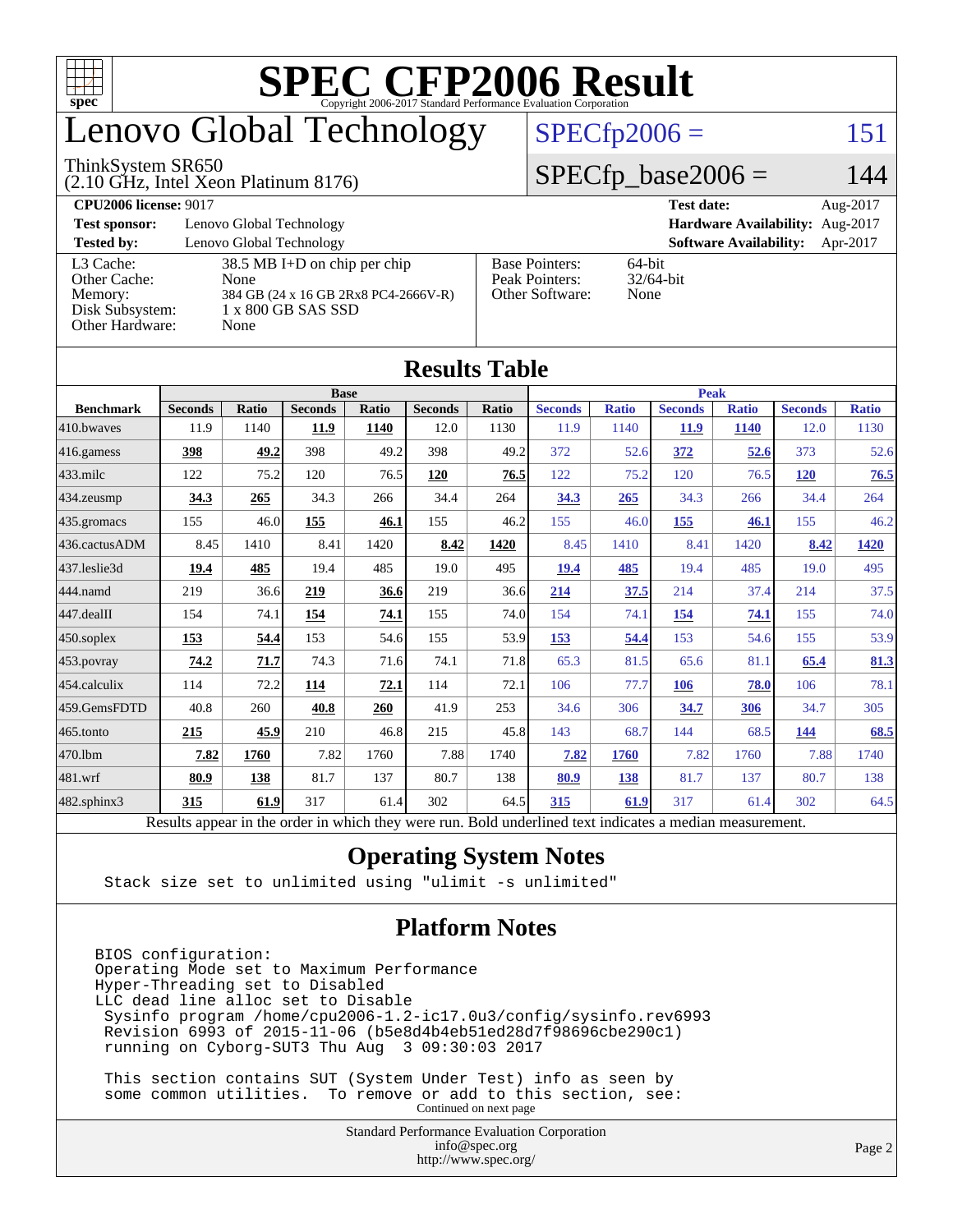

#### enovo Global Technology

ThinkSystem SR650

 $SPECTp2006 = 151$ 

(2.10 GHz, Intel Xeon Platinum 8176)

 $SPECTp\_base2006 = 144$ 

**[CPU2006 license:](http://www.spec.org/auto/cpu2006/Docs/result-fields.html#CPU2006license)** 9017 **[Test date:](http://www.spec.org/auto/cpu2006/Docs/result-fields.html#Testdate)** Aug-2017

**[Test sponsor:](http://www.spec.org/auto/cpu2006/Docs/result-fields.html#Testsponsor)** Lenovo Global Technology **[Hardware Availability:](http://www.spec.org/auto/cpu2006/Docs/result-fields.html#HardwareAvailability)** Aug-2017 **[Tested by:](http://www.spec.org/auto/cpu2006/Docs/result-fields.html#Testedby)** Lenovo Global Technology **[Software Availability:](http://www.spec.org/auto/cpu2006/Docs/result-fields.html#SoftwareAvailability)** Apr-2017

#### **[Platform Notes \(Continued\)](http://www.spec.org/auto/cpu2006/Docs/result-fields.html#PlatformNotes)**

 <http://www.spec.org/cpu2006/Docs/config.html#sysinfo> From /proc/cpuinfo model name : Intel(R) Xeon(R) Platinum 8176 CPU @ 2.10GHz 2 "physical id"s (chips) 56 "processors" cores, siblings (Caution: counting these is hw and system dependent. The following excerpts from /proc/cpuinfo might not be reliable. Use with caution.) cpu cores : 28 siblings physical 0: cores 0 1 2 3 4 5 6 8 9 10 11 12 13 14 16 17 18 19 20 21 22 24 25 26 27 28 29 30 physical 1: cores 0 1 2 3 4 5 6 8 9 10 11 12 13 14 16 17 18 19 20 21 22 24 25 26 27 28 29 30 cache size : 39424 KB From /proc/meminfo MemTotal: 395892648 kB<br>HugePages Total: 0 HugePages\_Total: 0 Hugepagesize: 2048 kB From /etc/\*release\* /etc/\*version\* SuSE-release: SUSE Linux Enterprise Server 12 (x86\_64) VERSION = 12 PATCHLEVEL = 2 # This file is deprecated and will be removed in a future service pack or release. # Please check /etc/os-release for details about this release. os-release: NAME="SLES" VERSION="12-SP2" VERSION\_ID="12.2" PRETTY\_NAME="SUSE Linux Enterprise Server 12 SP2" ID="sles" ANSI\_COLOR="0;32" CPE\_NAME="cpe:/o:suse:sles:12:sp2" uname -a: Linux Cyborg-SUT3 4.4.21-69-default #1 SMP Tue Oct 25 10:58:20 UTC 2016 (9464f67) x86\_64 x86\_64 x86\_64 GNU/Linux run-level 3 Aug 3 09:29 SPEC is set to: /home/cpu2006-1.2-ic17.0u3 Filesystem Type Size Used Avail Use% Mounted on<br>
/dev/sdb3 xfs 445G 10G 435G 3% / /dev/sdb3 xfs 445G 10G 435G 3% / Additional information from dmidecode: Warning: Use caution when you interpret this section. The 'dmidecode' program reads system data which is "intended to allow hardware to be accurately Continued on next page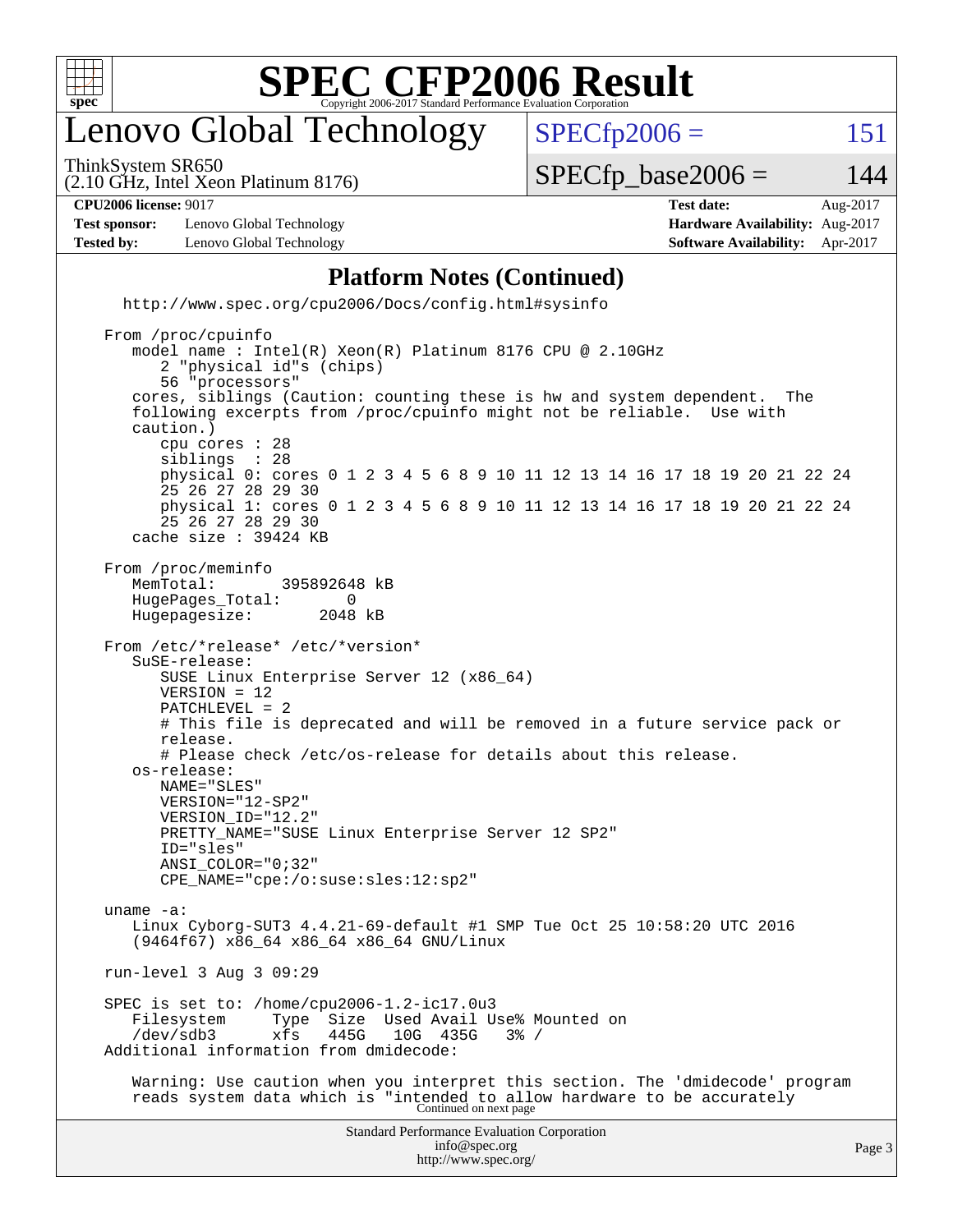

#### enovo Global Technology

ThinkSystem SR650

 $SPECfp2006 = 151$  $SPECfp2006 = 151$ 

(2.10 GHz, Intel Xeon Platinum 8176)

 $SPECTp\_base2006 = 144$ 

**[Test sponsor:](http://www.spec.org/auto/cpu2006/Docs/result-fields.html#Testsponsor)** Lenovo Global Technology **[Hardware Availability:](http://www.spec.org/auto/cpu2006/Docs/result-fields.html#HardwareAvailability)** Aug-2017 **[Tested by:](http://www.spec.org/auto/cpu2006/Docs/result-fields.html#Testedby)** Lenovo Global Technology **[Software Availability:](http://www.spec.org/auto/cpu2006/Docs/result-fields.html#SoftwareAvailability)** Apr-2017

**[CPU2006 license:](http://www.spec.org/auto/cpu2006/Docs/result-fields.html#CPU2006license)** 9017 **[Test date:](http://www.spec.org/auto/cpu2006/Docs/result-fields.html#Testdate)** Aug-2017

#### **[Platform Notes \(Continued\)](http://www.spec.org/auto/cpu2006/Docs/result-fields.html#PlatformNotes)**

 determined", but the intent may not be met, as there are frequent changes to hardware, firmware, and the "DMTF SMBIOS" standard.

 BIOS Lenovo -[IVE111C-1.00]- 07/17/2017 Memory: 24x Samsung M393A2K43BB1-CTD 16 GB 2 rank 2666 MHz

(End of data from sysinfo program)

#### **[General Notes](http://www.spec.org/auto/cpu2006/Docs/result-fields.html#GeneralNotes)**

Environment variables set by runspec before the start of the run:  $KMP$  AFFINITY = "granularity=fine, compact" LD\_LIBRARY\_PATH = "/home/cpu2006-1.2-ic17.0u3/lib/ia32:/home/cpu2006-1.2-ic17.0u3/lib/intel64:/home/cpu2006-1.2-ic17.0u3/sh10.2" OMP\_NUM\_THREADS = "56"

 Binaries compiled on a system with 1x Intel Core i7-4790 CPU + 32GB RAM memory using Redhat Enterprise Linux 7.2 Transparent Huge Pages disabled with: echo never > /sys/kernel/mm/transparent\_hugepage/enabled Filesystem page cache cleared with: shell invocation of 'sync; echo 3 > /proc/sys/vm/drop\_caches' prior to run

#### **[Base Compiler Invocation](http://www.spec.org/auto/cpu2006/Docs/result-fields.html#BaseCompilerInvocation)**

[C benchmarks](http://www.spec.org/auto/cpu2006/Docs/result-fields.html#Cbenchmarks): [icc -m64](http://www.spec.org/cpu2006/results/res2017q4/cpu2006-20170918-49803.flags.html#user_CCbase_intel_icc_64bit_bda6cc9af1fdbb0edc3795bac97ada53)

[C++ benchmarks:](http://www.spec.org/auto/cpu2006/Docs/result-fields.html#CXXbenchmarks) [icpc -m64](http://www.spec.org/cpu2006/results/res2017q4/cpu2006-20170918-49803.flags.html#user_CXXbase_intel_icpc_64bit_fc66a5337ce925472a5c54ad6a0de310)

[Fortran benchmarks](http://www.spec.org/auto/cpu2006/Docs/result-fields.html#Fortranbenchmarks): [ifort -m64](http://www.spec.org/cpu2006/results/res2017q4/cpu2006-20170918-49803.flags.html#user_FCbase_intel_ifort_64bit_ee9d0fb25645d0210d97eb0527dcc06e)

[Benchmarks using both Fortran and C](http://www.spec.org/auto/cpu2006/Docs/result-fields.html#BenchmarksusingbothFortranandC): [icc -m64](http://www.spec.org/cpu2006/results/res2017q4/cpu2006-20170918-49803.flags.html#user_CC_FCbase_intel_icc_64bit_bda6cc9af1fdbb0edc3795bac97ada53) [ifort -m64](http://www.spec.org/cpu2006/results/res2017q4/cpu2006-20170918-49803.flags.html#user_CC_FCbase_intel_ifort_64bit_ee9d0fb25645d0210d97eb0527dcc06e)

#### **[Base Portability Flags](http://www.spec.org/auto/cpu2006/Docs/result-fields.html#BasePortabilityFlags)**

 410.bwaves: [-DSPEC\\_CPU\\_LP64](http://www.spec.org/cpu2006/results/res2017q4/cpu2006-20170918-49803.flags.html#suite_basePORTABILITY410_bwaves_DSPEC_CPU_LP64) 416.gamess: [-DSPEC\\_CPU\\_LP64](http://www.spec.org/cpu2006/results/res2017q4/cpu2006-20170918-49803.flags.html#suite_basePORTABILITY416_gamess_DSPEC_CPU_LP64) 433.milc: [-DSPEC\\_CPU\\_LP64](http://www.spec.org/cpu2006/results/res2017q4/cpu2006-20170918-49803.flags.html#suite_basePORTABILITY433_milc_DSPEC_CPU_LP64) 434.zeusmp: [-DSPEC\\_CPU\\_LP64](http://www.spec.org/cpu2006/results/res2017q4/cpu2006-20170918-49803.flags.html#suite_basePORTABILITY434_zeusmp_DSPEC_CPU_LP64) 435.gromacs: [-DSPEC\\_CPU\\_LP64](http://www.spec.org/cpu2006/results/res2017q4/cpu2006-20170918-49803.flags.html#suite_basePORTABILITY435_gromacs_DSPEC_CPU_LP64) [-nofor\\_main](http://www.spec.org/cpu2006/results/res2017q4/cpu2006-20170918-49803.flags.html#user_baseLDPORTABILITY435_gromacs_f-nofor_main) 436.cactusADM: [-DSPEC\\_CPU\\_LP64](http://www.spec.org/cpu2006/results/res2017q4/cpu2006-20170918-49803.flags.html#suite_basePORTABILITY436_cactusADM_DSPEC_CPU_LP64) [-nofor\\_main](http://www.spec.org/cpu2006/results/res2017q4/cpu2006-20170918-49803.flags.html#user_baseLDPORTABILITY436_cactusADM_f-nofor_main) 437.leslie3d: [-DSPEC\\_CPU\\_LP64](http://www.spec.org/cpu2006/results/res2017q4/cpu2006-20170918-49803.flags.html#suite_basePORTABILITY437_leslie3d_DSPEC_CPU_LP64)

Continued on next page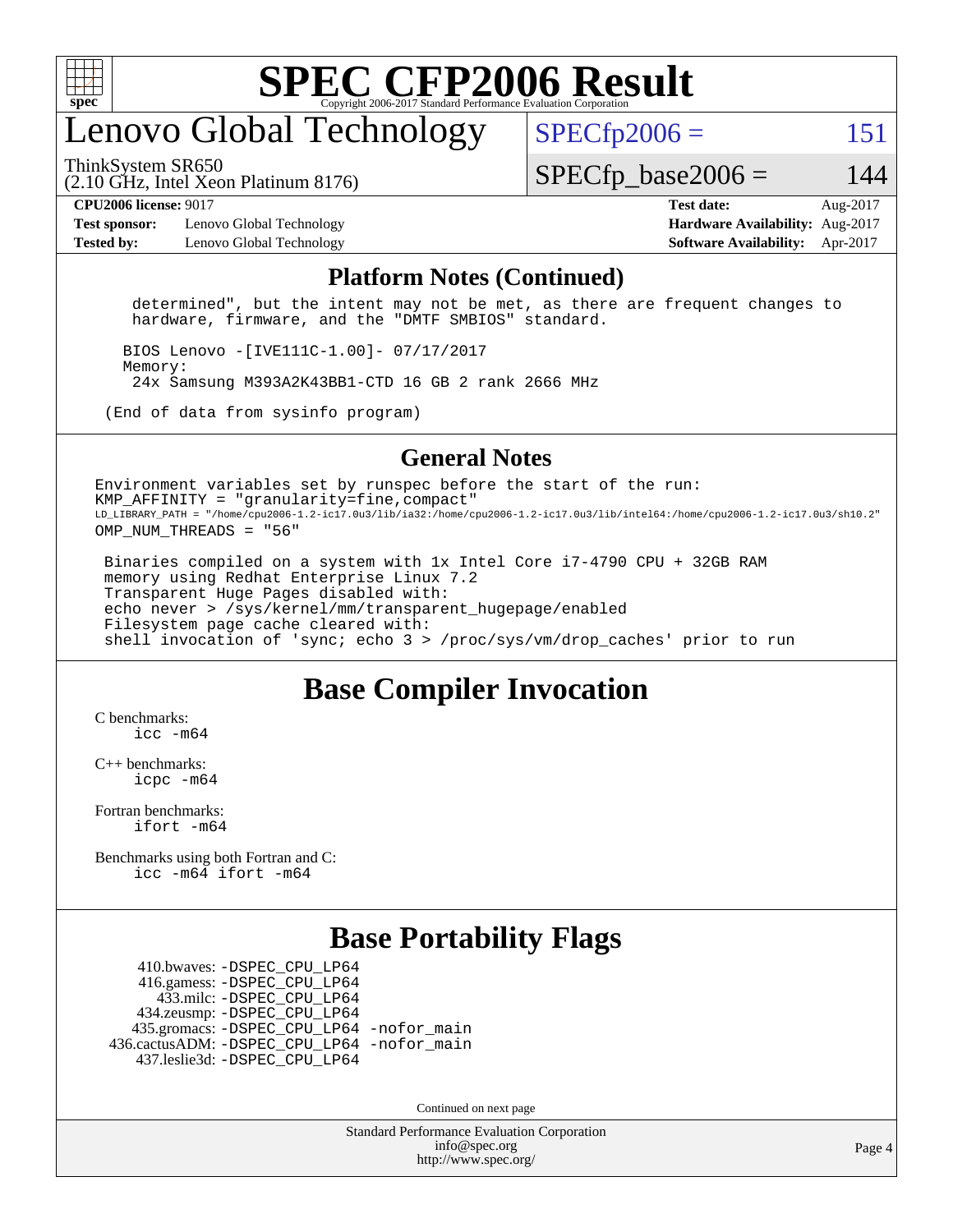

enovo Global Technology

ThinkSystem SR650

(2.10 GHz, Intel Xeon Platinum 8176)

 $SPECTp2006 = 151$ 

 $SPECTp\_base2006 = 144$ 

**[Test sponsor:](http://www.spec.org/auto/cpu2006/Docs/result-fields.html#Testsponsor)** Lenovo Global Technology **[Hardware Availability:](http://www.spec.org/auto/cpu2006/Docs/result-fields.html#HardwareAvailability)** Aug-2017

**[CPU2006 license:](http://www.spec.org/auto/cpu2006/Docs/result-fields.html#CPU2006license)** 9017 **[Test date:](http://www.spec.org/auto/cpu2006/Docs/result-fields.html#Testdate)** Aug-2017 **[Tested by:](http://www.spec.org/auto/cpu2006/Docs/result-fields.html#Testedby)** Lenovo Global Technology **[Software Availability:](http://www.spec.org/auto/cpu2006/Docs/result-fields.html#SoftwareAvailability)** Apr-2017

#### **[Base Portability Flags \(Continued\)](http://www.spec.org/auto/cpu2006/Docs/result-fields.html#BasePortabilityFlags)**

 444.namd: [-DSPEC\\_CPU\\_LP64](http://www.spec.org/cpu2006/results/res2017q4/cpu2006-20170918-49803.flags.html#suite_basePORTABILITY444_namd_DSPEC_CPU_LP64) 447.dealII: [-DSPEC\\_CPU\\_LP64](http://www.spec.org/cpu2006/results/res2017q4/cpu2006-20170918-49803.flags.html#suite_basePORTABILITY447_dealII_DSPEC_CPU_LP64) 450.soplex: [-DSPEC\\_CPU\\_LP64](http://www.spec.org/cpu2006/results/res2017q4/cpu2006-20170918-49803.flags.html#suite_basePORTABILITY450_soplex_DSPEC_CPU_LP64) 453.povray: [-DSPEC\\_CPU\\_LP64](http://www.spec.org/cpu2006/results/res2017q4/cpu2006-20170918-49803.flags.html#suite_basePORTABILITY453_povray_DSPEC_CPU_LP64) 454.calculix: [-DSPEC\\_CPU\\_LP64](http://www.spec.org/cpu2006/results/res2017q4/cpu2006-20170918-49803.flags.html#suite_basePORTABILITY454_calculix_DSPEC_CPU_LP64) [-nofor\\_main](http://www.spec.org/cpu2006/results/res2017q4/cpu2006-20170918-49803.flags.html#user_baseLDPORTABILITY454_calculix_f-nofor_main) 459.GemsFDTD: [-DSPEC\\_CPU\\_LP64](http://www.spec.org/cpu2006/results/res2017q4/cpu2006-20170918-49803.flags.html#suite_basePORTABILITY459_GemsFDTD_DSPEC_CPU_LP64) 465.tonto: [-DSPEC\\_CPU\\_LP64](http://www.spec.org/cpu2006/results/res2017q4/cpu2006-20170918-49803.flags.html#suite_basePORTABILITY465_tonto_DSPEC_CPU_LP64) 470.lbm: [-DSPEC\\_CPU\\_LP64](http://www.spec.org/cpu2006/results/res2017q4/cpu2006-20170918-49803.flags.html#suite_basePORTABILITY470_lbm_DSPEC_CPU_LP64) 482.sphinx3: [-DSPEC\\_CPU\\_LP64](http://www.spec.org/cpu2006/results/res2017q4/cpu2006-20170918-49803.flags.html#suite_basePORTABILITY482_sphinx3_DSPEC_CPU_LP64)

481.wrf: [-DSPEC\\_CPU\\_LP64](http://www.spec.org/cpu2006/results/res2017q4/cpu2006-20170918-49803.flags.html#suite_basePORTABILITY481_wrf_DSPEC_CPU_LP64) [-DSPEC\\_CPU\\_CASE\\_FLAG](http://www.spec.org/cpu2006/results/res2017q4/cpu2006-20170918-49803.flags.html#b481.wrf_baseCPORTABILITY_DSPEC_CPU_CASE_FLAG) [-DSPEC\\_CPU\\_LINUX](http://www.spec.org/cpu2006/results/res2017q4/cpu2006-20170918-49803.flags.html#b481.wrf_baseCPORTABILITY_DSPEC_CPU_LINUX)

#### **[Base Optimization Flags](http://www.spec.org/auto/cpu2006/Docs/result-fields.html#BaseOptimizationFlags)**

[C benchmarks](http://www.spec.org/auto/cpu2006/Docs/result-fields.html#Cbenchmarks):

[-xCORE-AVX2](http://www.spec.org/cpu2006/results/res2017q4/cpu2006-20170918-49803.flags.html#user_CCbase_f-xCORE-AVX2) [-ipo](http://www.spec.org/cpu2006/results/res2017q4/cpu2006-20170918-49803.flags.html#user_CCbase_f-ipo) [-O3](http://www.spec.org/cpu2006/results/res2017q4/cpu2006-20170918-49803.flags.html#user_CCbase_f-O3) [-no-prec-div](http://www.spec.org/cpu2006/results/res2017q4/cpu2006-20170918-49803.flags.html#user_CCbase_f-no-prec-div) [-parallel](http://www.spec.org/cpu2006/results/res2017q4/cpu2006-20170918-49803.flags.html#user_CCbase_f-parallel) [-qopt-prefetch](http://www.spec.org/cpu2006/results/res2017q4/cpu2006-20170918-49803.flags.html#user_CCbase_f-qopt-prefetch)

[C++ benchmarks:](http://www.spec.org/auto/cpu2006/Docs/result-fields.html#CXXbenchmarks) [-xCORE-AVX2](http://www.spec.org/cpu2006/results/res2017q4/cpu2006-20170918-49803.flags.html#user_CXXbase_f-xCORE-AVX2) [-ipo](http://www.spec.org/cpu2006/results/res2017q4/cpu2006-20170918-49803.flags.html#user_CXXbase_f-ipo) [-O3](http://www.spec.org/cpu2006/results/res2017q4/cpu2006-20170918-49803.flags.html#user_CXXbase_f-O3) [-no-prec-div](http://www.spec.org/cpu2006/results/res2017q4/cpu2006-20170918-49803.flags.html#user_CXXbase_f-no-prec-div) [-qopt-prefetch](http://www.spec.org/cpu2006/results/res2017q4/cpu2006-20170918-49803.flags.html#user_CXXbase_f-qopt-prefetch)

[Fortran benchmarks](http://www.spec.org/auto/cpu2006/Docs/result-fields.html#Fortranbenchmarks): [-xCORE-AVX2](http://www.spec.org/cpu2006/results/res2017q4/cpu2006-20170918-49803.flags.html#user_FCbase_f-xCORE-AVX2) [-ipo](http://www.spec.org/cpu2006/results/res2017q4/cpu2006-20170918-49803.flags.html#user_FCbase_f-ipo) [-O3](http://www.spec.org/cpu2006/results/res2017q4/cpu2006-20170918-49803.flags.html#user_FCbase_f-O3) [-no-prec-div](http://www.spec.org/cpu2006/results/res2017q4/cpu2006-20170918-49803.flags.html#user_FCbase_f-no-prec-div) [-parallel](http://www.spec.org/cpu2006/results/res2017q4/cpu2006-20170918-49803.flags.html#user_FCbase_f-parallel) [-qopt-prefetch](http://www.spec.org/cpu2006/results/res2017q4/cpu2006-20170918-49803.flags.html#user_FCbase_f-qopt-prefetch)

[Benchmarks using both Fortran and C](http://www.spec.org/auto/cpu2006/Docs/result-fields.html#BenchmarksusingbothFortranandC): [-xCORE-AVX2](http://www.spec.org/cpu2006/results/res2017q4/cpu2006-20170918-49803.flags.html#user_CC_FCbase_f-xCORE-AVX2) [-ipo](http://www.spec.org/cpu2006/results/res2017q4/cpu2006-20170918-49803.flags.html#user_CC_FCbase_f-ipo) [-O3](http://www.spec.org/cpu2006/results/res2017q4/cpu2006-20170918-49803.flags.html#user_CC_FCbase_f-O3) [-no-prec-div](http://www.spec.org/cpu2006/results/res2017q4/cpu2006-20170918-49803.flags.html#user_CC_FCbase_f-no-prec-div) [-parallel](http://www.spec.org/cpu2006/results/res2017q4/cpu2006-20170918-49803.flags.html#user_CC_FCbase_f-parallel) [-qopt-prefetch](http://www.spec.org/cpu2006/results/res2017q4/cpu2006-20170918-49803.flags.html#user_CC_FCbase_f-qopt-prefetch)

#### **[Peak Compiler Invocation](http://www.spec.org/auto/cpu2006/Docs/result-fields.html#PeakCompilerInvocation)**

[C benchmarks](http://www.spec.org/auto/cpu2006/Docs/result-fields.html#Cbenchmarks): [icc -m64](http://www.spec.org/cpu2006/results/res2017q4/cpu2006-20170918-49803.flags.html#user_CCpeak_intel_icc_64bit_bda6cc9af1fdbb0edc3795bac97ada53)

[C++ benchmarks:](http://www.spec.org/auto/cpu2006/Docs/result-fields.html#CXXbenchmarks) [icpc -m64](http://www.spec.org/cpu2006/results/res2017q4/cpu2006-20170918-49803.flags.html#user_CXXpeak_intel_icpc_64bit_fc66a5337ce925472a5c54ad6a0de310)

[Fortran benchmarks](http://www.spec.org/auto/cpu2006/Docs/result-fields.html#Fortranbenchmarks): [ifort -m64](http://www.spec.org/cpu2006/results/res2017q4/cpu2006-20170918-49803.flags.html#user_FCpeak_intel_ifort_64bit_ee9d0fb25645d0210d97eb0527dcc06e)

[Benchmarks using both Fortran and C](http://www.spec.org/auto/cpu2006/Docs/result-fields.html#BenchmarksusingbothFortranandC): [icc -m64](http://www.spec.org/cpu2006/results/res2017q4/cpu2006-20170918-49803.flags.html#user_CC_FCpeak_intel_icc_64bit_bda6cc9af1fdbb0edc3795bac97ada53) [ifort -m64](http://www.spec.org/cpu2006/results/res2017q4/cpu2006-20170918-49803.flags.html#user_CC_FCpeak_intel_ifort_64bit_ee9d0fb25645d0210d97eb0527dcc06e)

#### **[Peak Portability Flags](http://www.spec.org/auto/cpu2006/Docs/result-fields.html#PeakPortabilityFlags)**

Same as Base Portability Flags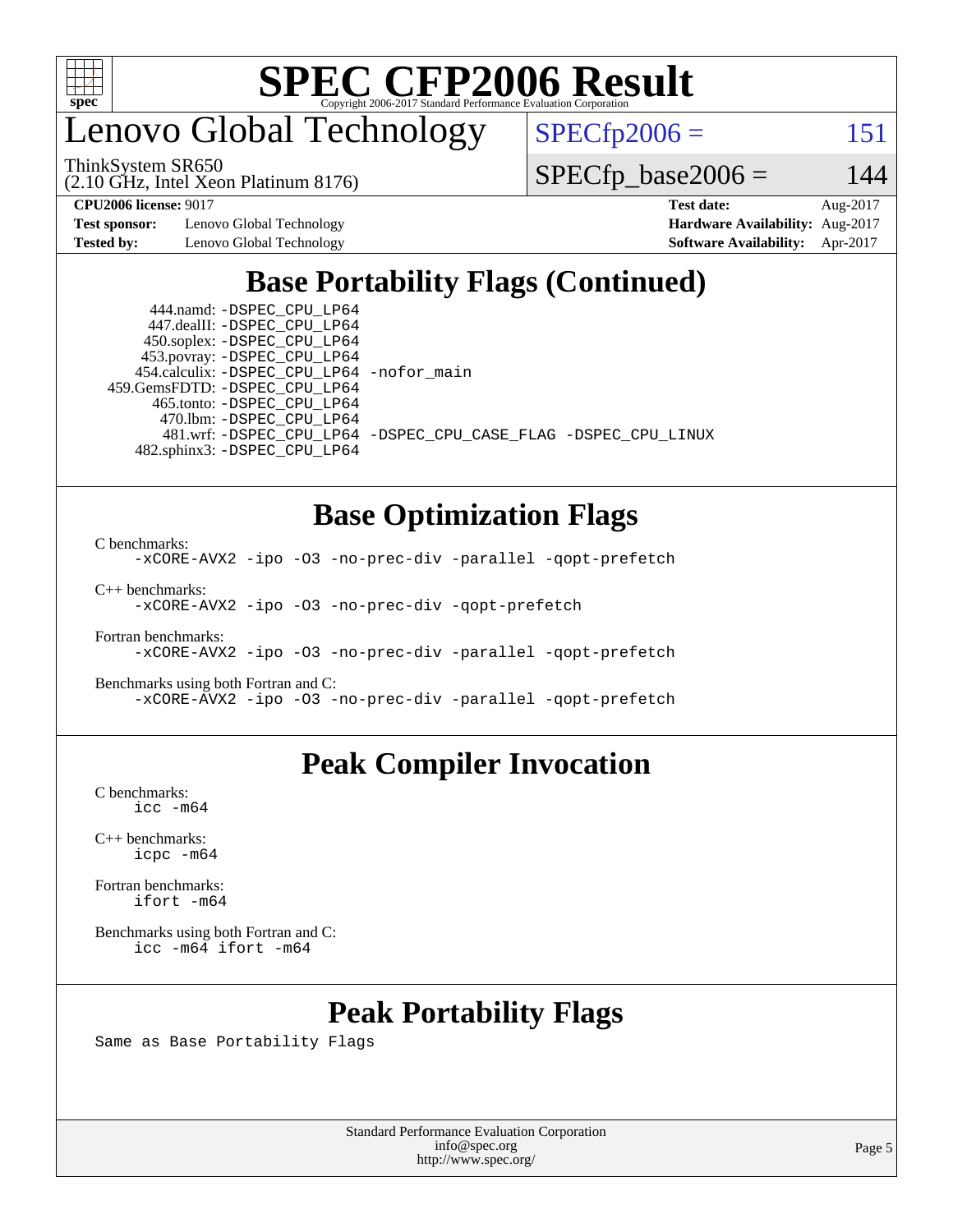

#### enovo Global Technology

ThinkSystem SR650

 $SPECTp2006 = 151$ 

(2.10 GHz, Intel Xeon Platinum 8176)

 $SPECTp\_base2006 = 144$ 

**[Test sponsor:](http://www.spec.org/auto/cpu2006/Docs/result-fields.html#Testsponsor)** Lenovo Global Technology **[Hardware Availability:](http://www.spec.org/auto/cpu2006/Docs/result-fields.html#HardwareAvailability)** Aug-2017 **[Tested by:](http://www.spec.org/auto/cpu2006/Docs/result-fields.html#Testedby)** Lenovo Global Technology **[Software Availability:](http://www.spec.org/auto/cpu2006/Docs/result-fields.html#SoftwareAvailability)** Apr-2017

**[CPU2006 license:](http://www.spec.org/auto/cpu2006/Docs/result-fields.html#CPU2006license)** 9017 **[Test date:](http://www.spec.org/auto/cpu2006/Docs/result-fields.html#Testdate)** Aug-2017

#### **[Peak Optimization Flags](http://www.spec.org/auto/cpu2006/Docs/result-fields.html#PeakOptimizationFlags)**

[C benchmarks](http://www.spec.org/auto/cpu2006/Docs/result-fields.html#Cbenchmarks):

433.milc: basepeak = yes

 $470.$ lbm: basepeak = yes

 $482$ .sphinx3: basepeak = yes

[C++ benchmarks:](http://www.spec.org/auto/cpu2006/Docs/result-fields.html#CXXbenchmarks)

 444.namd: [-prof-gen](http://www.spec.org/cpu2006/results/res2017q4/cpu2006-20170918-49803.flags.html#user_peakPASS1_CXXFLAGSPASS1_LDFLAGS444_namd_prof_gen_e43856698f6ca7b7e442dfd80e94a8fc)(pass 1) [-prof-use](http://www.spec.org/cpu2006/results/res2017q4/cpu2006-20170918-49803.flags.html#user_peakPASS2_CXXFLAGSPASS2_LDFLAGS444_namd_prof_use_bccf7792157ff70d64e32fe3e1250b55)(pass 2) [-xCORE-AVX2](http://www.spec.org/cpu2006/results/res2017q4/cpu2006-20170918-49803.flags.html#user_peakPASS2_CXXFLAGSPASS2_LDFLAGS444_namd_f-xCORE-AVX2)(pass 2)  $-par-num-threads=1(pass 1) -ipo(pass 2) -O3(pass 2)$  $-par-num-threads=1(pass 1) -ipo(pass 2) -O3(pass 2)$  $-par-num-threads=1(pass 1) -ipo(pass 2) -O3(pass 2)$  $-par-num-threads=1(pass 1) -ipo(pass 2) -O3(pass 2)$  $-par-num-threads=1(pass 1) -ipo(pass 2) -O3(pass 2)$  $-par-num-threads=1(pass 1) -ipo(pass 2) -O3(pass 2)$ [-no-prec-div](http://www.spec.org/cpu2006/results/res2017q4/cpu2006-20170918-49803.flags.html#user_peakPASS2_CXXFLAGSPASS2_LDFLAGS444_namd_f-no-prec-div)(pass 2) [-fno-alias](http://www.spec.org/cpu2006/results/res2017q4/cpu2006-20170918-49803.flags.html#user_peakCXXOPTIMIZEOPTIMIZE444_namd_f-no-alias_694e77f6c5a51e658e82ccff53a9e63a) [-auto-ilp32](http://www.spec.org/cpu2006/results/res2017q4/cpu2006-20170918-49803.flags.html#user_peakCXXOPTIMIZE444_namd_f-auto-ilp32)

447.dealII: basepeak = yes

 $450$ .soplex: basepeak = yes

```
 453.povray: -prof-gen(pass 1) -prof-use(pass 2) -xCORE-AVX2(pass 2)
         -par-num-threads=1-ipo-O3(pass 2)-no-prec-div(pass 2) -unroll4 -ansi-alias
```
[Fortran benchmarks](http://www.spec.org/auto/cpu2006/Docs/result-fields.html#Fortranbenchmarks):

 $410.bwaves: basepeak = yes$ 

 416.gamess: [-prof-gen](http://www.spec.org/cpu2006/results/res2017q4/cpu2006-20170918-49803.flags.html#user_peakPASS1_FFLAGSPASS1_LDFLAGS416_gamess_prof_gen_e43856698f6ca7b7e442dfd80e94a8fc)(pass 1) [-prof-use](http://www.spec.org/cpu2006/results/res2017q4/cpu2006-20170918-49803.flags.html#user_peakPASS2_FFLAGSPASS2_LDFLAGS416_gamess_prof_use_bccf7792157ff70d64e32fe3e1250b55)(pass 2) [-xCORE-AVX2](http://www.spec.org/cpu2006/results/res2017q4/cpu2006-20170918-49803.flags.html#user_peakPASS2_FFLAGSPASS2_LDFLAGS416_gamess_f-xCORE-AVX2)(pass 2)  $-par-num-threads=1(pass 1) -ipo(pass 2) -O3(pass 2)$  $-par-num-threads=1(pass 1) -ipo(pass 2) -O3(pass 2)$  $-par-num-threads=1(pass 1) -ipo(pass 2) -O3(pass 2)$  $-par-num-threads=1(pass 1) -ipo(pass 2) -O3(pass 2)$  $-par-num-threads=1(pass 1) -ipo(pass 2) -O3(pass 2)$  $-par-num-threads=1(pass 1) -ipo(pass 2) -O3(pass 2)$ [-no-prec-div](http://www.spec.org/cpu2006/results/res2017q4/cpu2006-20170918-49803.flags.html#user_peakPASS2_FFLAGSPASS2_LDFLAGS416_gamess_f-no-prec-div)(pass 2) [-unroll2](http://www.spec.org/cpu2006/results/res2017q4/cpu2006-20170918-49803.flags.html#user_peakOPTIMIZE416_gamess_f-unroll_784dae83bebfb236979b41d2422d7ec2) [-inline-level=0](http://www.spec.org/cpu2006/results/res2017q4/cpu2006-20170918-49803.flags.html#user_peakOPTIMIZE416_gamess_f-inline-level_318d07a09274ad25e8d15dbfaa68ba50) [-scalar-rep-](http://www.spec.org/cpu2006/results/res2017q4/cpu2006-20170918-49803.flags.html#user_peakOPTIMIZE416_gamess_f-disablescalarrep_abbcad04450fb118e4809c81d83c8a1d)

 $434$ .zeusmp: basepeak = yes

437.leslie3d: basepeak = yes

```
 459.GemsFDTD: -prof-gen(pass 1) -prof-use(pass 2) -xCORE-AVX2(pass 2)
            -par-num-threads=1-ipo-O3(pass 2)-no-prec-div(pass 2) -unroll2 -inline-level=0
            -qopt-prefetch -parallel
```
 465.tonto: [-prof-gen](http://www.spec.org/cpu2006/results/res2017q4/cpu2006-20170918-49803.flags.html#user_peakPASS1_FFLAGSPASS1_LDFLAGS465_tonto_prof_gen_e43856698f6ca7b7e442dfd80e94a8fc)(pass 1) [-prof-use](http://www.spec.org/cpu2006/results/res2017q4/cpu2006-20170918-49803.flags.html#user_peakPASS2_FFLAGSPASS2_LDFLAGS465_tonto_prof_use_bccf7792157ff70d64e32fe3e1250b55)(pass 2) [-xCORE-AVX2](http://www.spec.org/cpu2006/results/res2017q4/cpu2006-20170918-49803.flags.html#user_peakPASS2_FFLAGSPASS2_LDFLAGS465_tonto_f-xCORE-AVX2)(pass 2)  $-par-num-threads=1(pass 1) -ipo(pass 2) -O3(pass 2)$  $-par-num-threads=1(pass 1) -ipo(pass 2) -O3(pass 2)$  $-par-num-threads=1(pass 1) -ipo(pass 2) -O3(pass 2)$  $-par-num-threads=1(pass 1) -ipo(pass 2) -O3(pass 2)$  $-par-num-threads=1(pass 1) -ipo(pass 2) -O3(pass 2)$  $-par-num-threads=1(pass 1) -ipo(pass 2) -O3(pass 2)$ [-no-prec-div](http://www.spec.org/cpu2006/results/res2017q4/cpu2006-20170918-49803.flags.html#user_peakPASS2_FFLAGSPASS2_LDFLAGS465_tonto_f-no-prec-div)(pass 2) [-inline-calloc](http://www.spec.org/cpu2006/results/res2017q4/cpu2006-20170918-49803.flags.html#user_peakOPTIMIZE465_tonto_f-inline-calloc) [-qopt-malloc-options=3](http://www.spec.org/cpu2006/results/res2017q4/cpu2006-20170918-49803.flags.html#user_peakOPTIMIZE465_tonto_f-qopt-malloc-options_0fcb435012e78f27d57f473818e45fe4) [-auto](http://www.spec.org/cpu2006/results/res2017q4/cpu2006-20170918-49803.flags.html#user_peakOPTIMIZE465_tonto_f-auto) [-unroll4](http://www.spec.org/cpu2006/results/res2017q4/cpu2006-20170918-49803.flags.html#user_peakOPTIMIZE465_tonto_f-unroll_4e5e4ed65b7fd20bdcd365bec371b81f)

[Benchmarks using both Fortran and C](http://www.spec.org/auto/cpu2006/Docs/result-fields.html#BenchmarksusingbothFortranandC):

435.gromacs: basepeak = yes

 $436.cactusADM:basepeak = yes$ 

Continued on next page

| <b>Standard Performance Evaluation Corporation</b> |
|----------------------------------------------------|
| info@spec.org                                      |
| http://www.spec.org/                               |